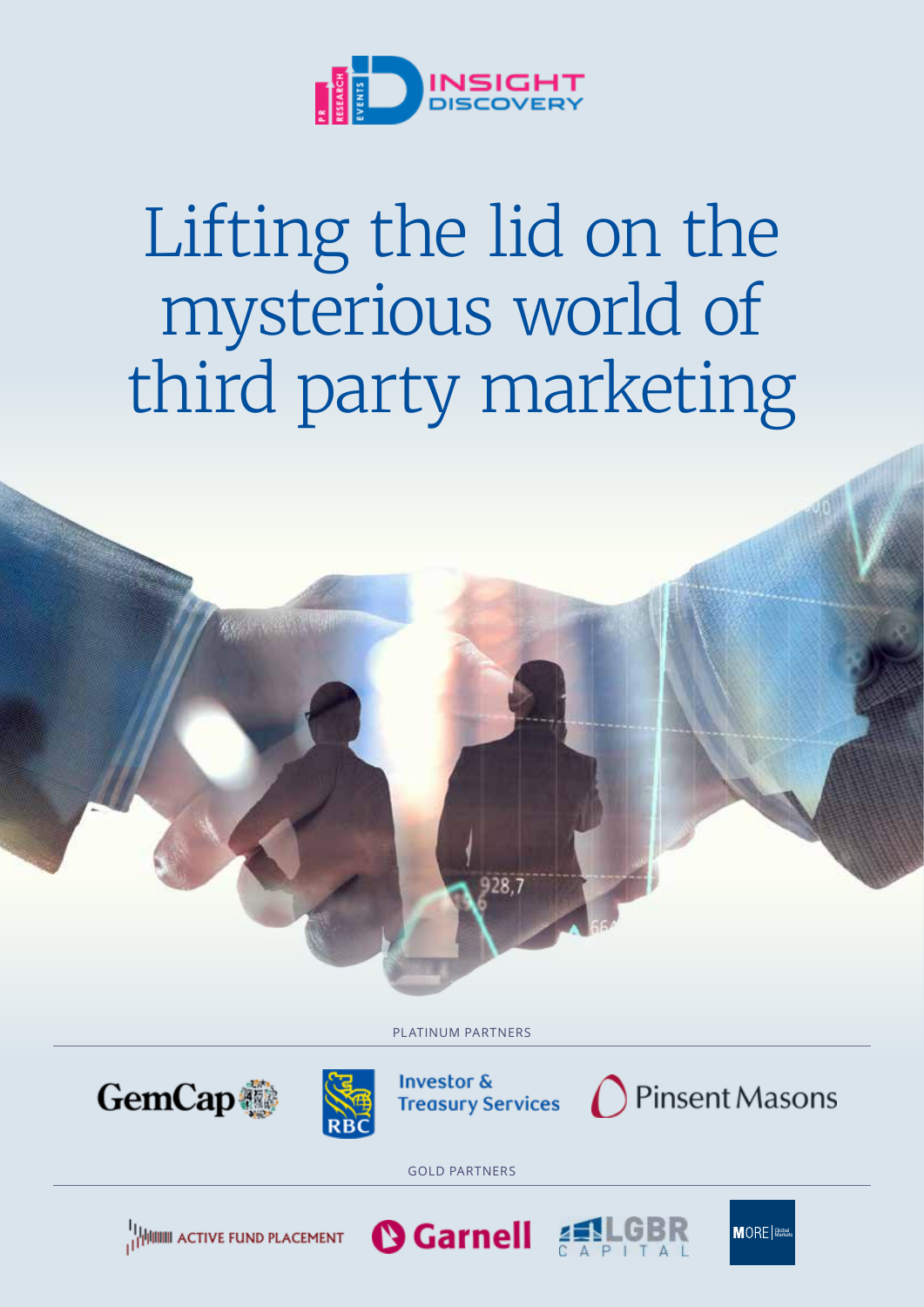

In an ever competitive and stretched asset management landscape globally, finding a new and more efficient way to engage asset owners has become critical for the fund-raising efforts of many boutique investment firms

## An important starting point in understanding the role and potential of TPM companies is to clarify what they are not

# Executive summary Lifting the lid on the mysterious world of third party marketing

# A rapidly developing model for a new reality

Third party marketing (TPM) offers a potential solution. This relatively new phenomenon is based on a model where, in short, an independent representative matches the expertise of an asset manager to interested investors. The upshot is a two-pronged benefit: capital from target institutions plus brand building to help foster longer term relationships.

Indeed, against an already tough environment for fund houses, compounded by the COVIDled shake up in markets, TPM has started to make inroads.

This is clear from a landmark survey – across the UK, Europe, South Africa and the Middle East – which has also shown the general perception of these businesses to be misguided.

Previously considered as unregulated, transactionally-minded, single-person firms, the diversity of TPM companies means that prior biases need to be reconsidered.

Further, it has been widely believed that TPM firms mostly focus on alternatives assets. However, as they have become more numerous, their capabilities have broadened noticeably.

## **Survey Highlights**

More specifically, based on responses from 54 market practitioners, there are several key takeaways about the role and approach of TPM firms in today's investment landscape:

## • Equity managers represent by far the largest percentage of asset managers for respondents, followed by alternative firms and then fixed income managers.

- Half of TPM firms include some sort of retainer as part of their fee model.
- A TPM firm undergoes a careful selection process when they look to represent an asset management company – with almost one-third (31%) citing reputation as the most important criteria they need to ensure, followed by past performance.
- In line with this, the most important attribute of a TPM firm in the current environment is the depth and size of its network (38%), followed by its reputation (20%).
- Just over two-thirds (69%) are regulated in at least some of the markets where they promote the investment strategies of their clients.
- 69% have been set up since the financial crisis in 2008, with 15% launched since the start of the pandemic.
- 14% raise over USD500 million in investor capital in a typical year.
- Nearly a quarter (24%) have more than five employees working in their business.

**Who are the TPMs in EMEA?** To find out click on the link below: TPMs in the UK, Europe, Middle Ea nd South Afri

In particular, they shouldn't be confused with placement agents – which typically represent alternative managers such as hedge funds, private equity houses and property firms in raising capital for closed-ended investments.

Rather than a one-off capital raising exercise where fees get paid on the basis of assets raised, TPM is based on a more sustainable model: the goal of building a fund house's brand while at the same time developing longterm relationships.

- More than two-thirds (70%) work with between three and nine asset management companies – with 46% of them working with three to five firms.
- ◆ **Objectives and Methodology**

Amid today's challenging and uncertain macro and market environment, TPM firms can therefore be a cost-effective entry solution for either an established or a boutique fund manager.



The most effective TPMs look to interpret an investment manager's unique story via a powerful marketing plan and sales materials that are relevant to the target prospects. The TPM effort then also includes managing the sales cycle from start to finish.

## **TPM targets**

As the business model has developed in recent years across the UK, Continental Europe, South Africa and the Middle East, it is notable that TPM companies represent investment managers across a variety of asset classes.

Equities is the most dominant, according to survey respondents, although alternatives and fixed income are also important areas of focus.

Real estate and multi-asset managers also feature as important, while more specialist assets such as private debt, private equity and venture capital are insignificant for TPM companies in the survey.

This is a first-of-its-kind research project to capture and analyse key trends within the TPM sector across the key markets of the UK, Continental Europe, South Africa and the Middle East.

Based on responses from 54 market practitioners, the survey aims to provide invaluable actionable market intelligence based on the dynamics of the TPM landscape.

These insights have also been derived from other sources of information, including desk research and interviews with TPM firms across the target geographies.

It is interesting to note that as part of the research conducted into this segment as part of the report, we found 172 TPM companies.

**70%** 

three and nine asset

**69%** 

have been set up since the financial crisis in 2008

14% of TPM firms raise over

**\$500m**  in investor capital in a typical year

compai

## Which type of asset management companies do you represent?



Amid today's challenging and uncertain macro and market environment, TPM firms can therefore be a cost-effective entry solution for either an established or a boutique fund manager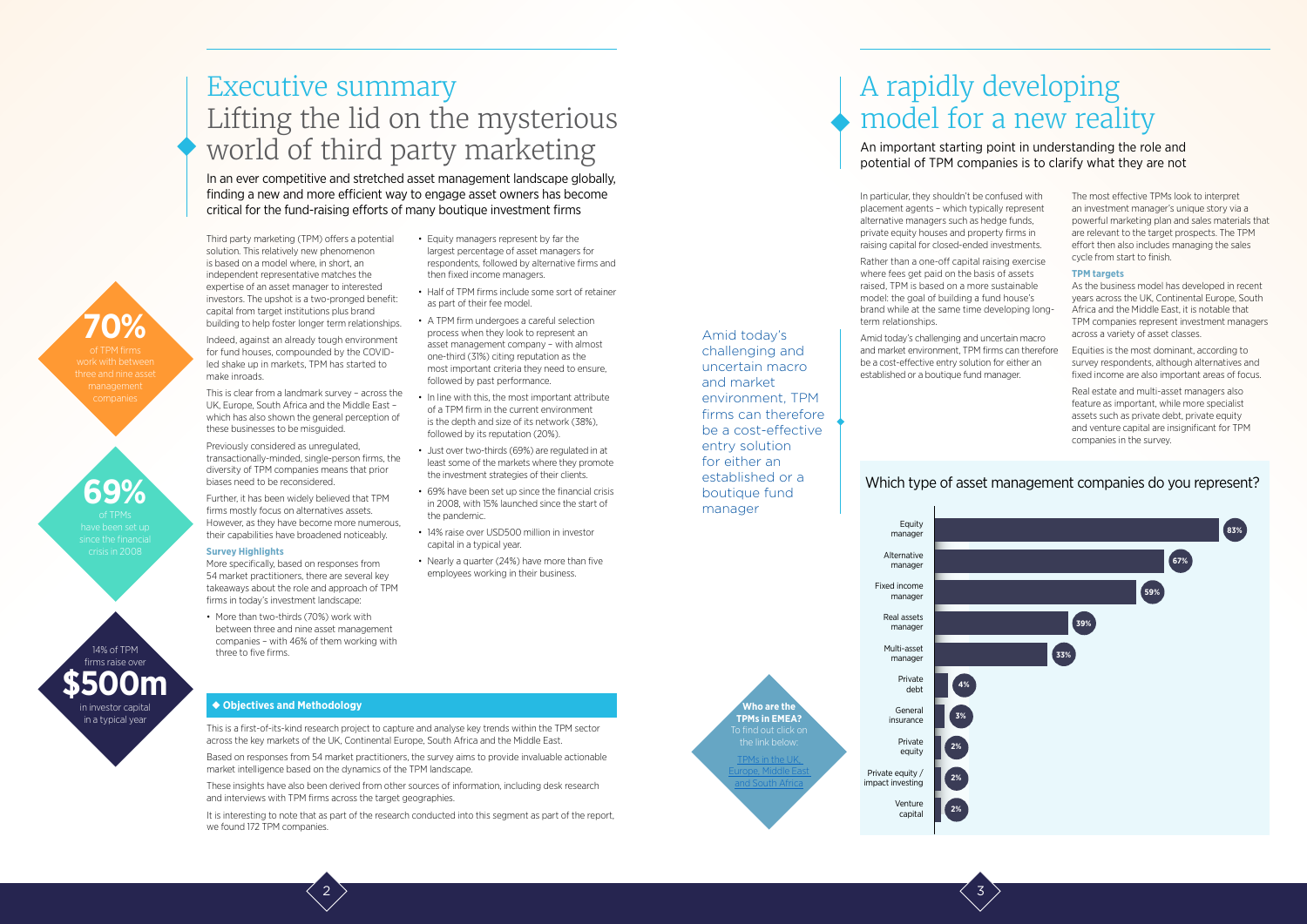## **Describe your business and main activities**

We are one of the largest distributors in the UK market in terms of resources, breadth of product, AUM and geographies covered. Our process is to create a bespoke distribution strategy, which leverages our proprietary CRM so our team can target the relevant audience across the various client categories. This increases the probability of raising assets. We then monitor, refine, evaluate and report to the client on a monthly basis.

Yes, we are FCA regulated. It is not currently a requirement for a distributor to be regulated, but we believe this is important. We follow the regulator's principles of conduct, professionalism and client classification – which is particularly important when executing a distribution strategy.

From a distribution perspective, we do not believe that any one channel within our client categorisation is consistently more dominant. Each client categorisation has different clientele, requirements and rational for investing their clients' portfolios. For this reason we cover all segments within the UK, including the wholesale retail market (IFAS, networks, wealth managers, stockbrokers, discretionary fund managers, long-only fund of funds, private banks and family offices). We market to our universe which is around 9,000 firms in the UK alone, of which roughly 4,600 are currently investors in funds we promote.

### **Is your firm locally regulated? If yes, what are the main benefits?**

## **Which channels are most dominant in your market (e.g. pension funds, IFAs, private banks, etc.)? Which channels does your business focus on?**

### **What differentiates your firm from other TPMs?**

- Our outsourced sales approach is more akin to an in-house distribution team than that of a traditional TPM, but without the associated costs and break-even risks of a large distribution team
- Our process: a bespoke distribution strategy, leveraging our proprietary CRM and the fund managers' brand
- We are one of the largest distributors in the UK market in terms of resources, AUM and clients covered
- We have over 4,600 investor firms

## **What are the biggest opportunities and challenges facing TPMs?**

## When you look to represent an asset management company, which of the following criteria are most important? (Rank top 3)

- TPMs are experiencing increasing demand for their services as fund managers grapple with the breakeven analysis for internal sales teams. The TPM's primary function remains to raise AUM for clients from investors, however, as regulation increases for fund managers, so does the responsibility for TPMs.
- Reporting and planning will become essential and so will the regulation of TPMs. Regulation often is not limited to the future, but also demonstration of historic practices, meaning Know Your Client, internal and external reporting functions, and clear roles and responsibilities.
- As with other segments of the financial-services sector, this leads to a strategic business review which means inevitable investment in resource, systems and infrastructure.
- AUM security, existing robust processes combined with a diversified client base will be requirements for TPMs.

## **Facts about LGBR Capital:**

**Year of establishment:** 2012 **Number of employees:** 45 **Business model:** Tailored to the client **Target countries:** Focus on the UK and Channel Islands plus additionally some European markets







Partner LGBR Captial





It is also interesting to see that TPM firms tend to represent multiple asset managers, rather than restricting their revenue to a single client. In fact, only 11% of survey respondents work with less than three fund houses. Nearly half (46%) work with between three and five asset management companies, and roughly a quarter represent between six and nine clients.

Notably, the survey showed 19% to work with more than 10 such clients. The TPM model is also relatively new in the UK, Continental Europe, South Africa and the Middle East. Based on the survey respondents, 48% were launched in the last decade, with just over half of these emerging since 2016.

**Finding the Right Match**

There are clear trends among TPM firms in terms of how they decide which asset managers to approach to represent. Reputation of the firm and quality of the fund administrator are priorities, indicating how TPM companies want to be able to position the firms they represent.

| Rank 2<br>Rank 1                           | Rank 3 | Rank 4 | Rank 5 |     |          |     |     |
|--------------------------------------------|--------|--------|--------|-----|----------|-----|-----|
| Reputation of firm                         |        |        |        |     |          |     |     |
| (52%                                       |        |        |        | 15% | 9%<br>3% |     | 21% |
| Quality of the fund administrator          |        |        |        |     |          |     |     |
| (50%)                                      |        |        |        | 25% |          |     | 25% |
| Past performance                           |        |        |        |     |          |     |     |
| (29%                                       |        |        | 31%    |     | (21%)    | 10% | 10% |
| Access to senior management team           |        |        |        |     |          |     |     |
| (23%                                       | 32%    |        |        | 5%  |          |     | 9%  |
| Access to fund managers                    |        |        |        |     |          |     |     |
| (22%                                       | 11%    |        | 24%    |     | 27%      |     | 16% |
| Assets under management                    |        |        |        |     |          |     |     |
| (16%                                       | 16%    |        | 34%    |     | 16%      |     | 19% |
| Country exclusivity                        |        |        |        |     |          |     |     |
| 23%<br>9%                                  |        | (14%)  |        | 32% |          |     | 23% |
| Number of years firm has been in existence |        |        |        |     |          |     |     |
| 9%<br>23%                                  |        |        | (45%)  |     |          | 14% | 9%  |
| Marketing support                          |        |        |        |     |          |     |     |
| 5%<br>18%                                  | 9%     |        | 32%    |     |          |     | 36% |
| Broad range of strategies                  |        |        |        |     |          |     |     |
| 13%                                        | (25%)  |        | 25%    |     |          |     | 38% |
| Commercial terms/rebates                   |        |        |        |     |          |     |     |
| (19%                                       | (19%)  |        | 19%    |     |          |     | 44% |

 $4$   $>$   $\leq$  5

Past performance is next on the list – again reinforcing the desire of a TPM firm to be able to strike a chord with end-investors. To carry out their role as a TPM, meanwhile, survey respondents placed some importance on access to a fund house's portfolio managers and also to its senior management.

How many asset management companies



TPM firms tend to represent multiple asset managers, rather than restricting their revenue to a single client. In fact, only 11% of survey respondents work with less than three fund houses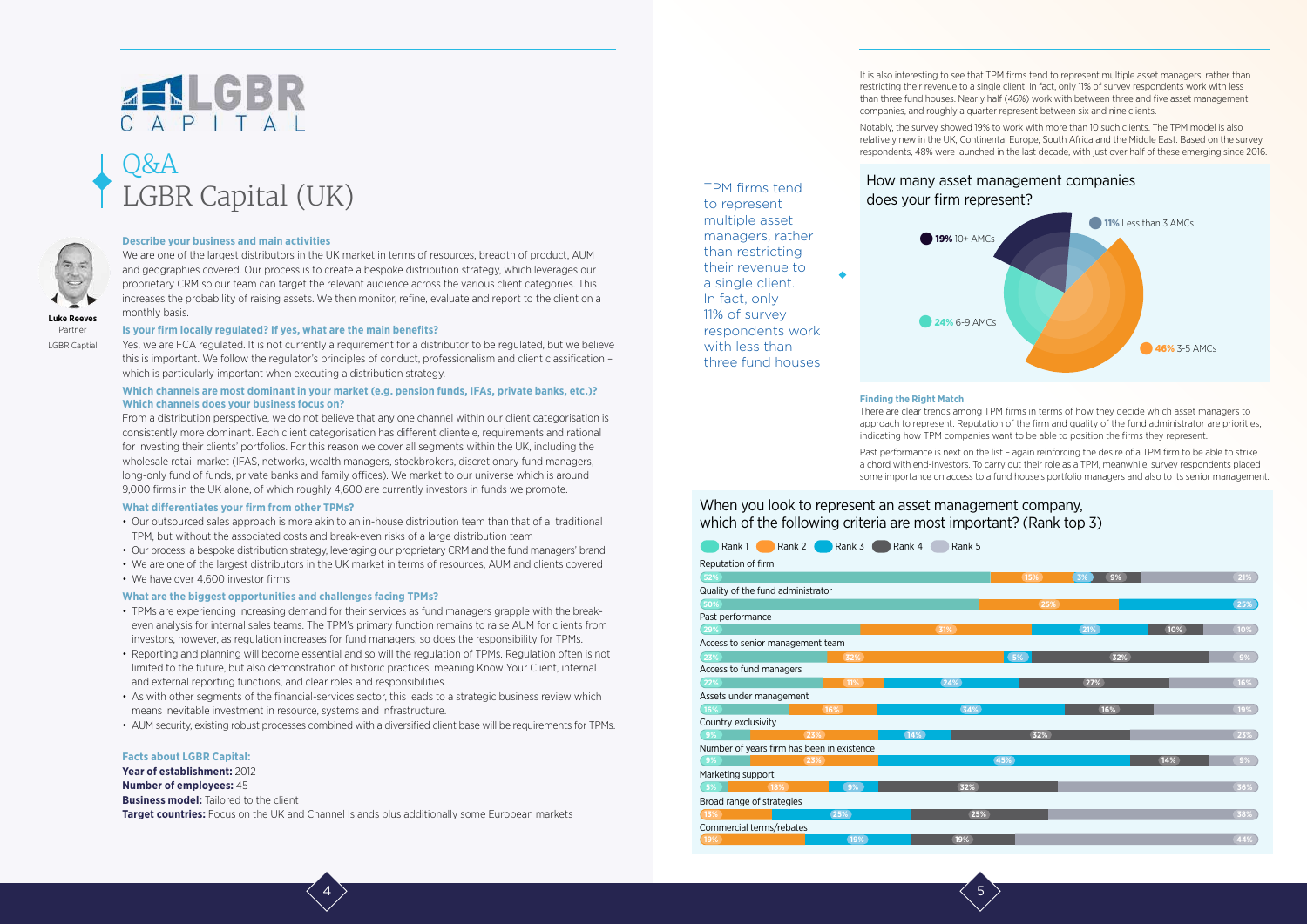



Active Fund Placement (AFP) is a leading TPM in Europe, currently with an office in Frankfurt, Germany. We help our product partners to develop their business in the German-speaking markets through significant market access and a transparent and professional sales approach. This includes increasing brand name recognition, coordinating the due diligence and ultimately minimising the time to market for our product partners. Clients can plug into an existing and established sales team and network.

## **Is your firm locally regulated? If yes, what are the main benefits?**

We are often asked by international managers if and how we are regulated. Being regulated is essential for us. It gives our clients more comfort even though it is not clear if it is compulsory. You can have no licence, you can have a license under §34f Gewerbeordnung (which we have), you can have a license under §32 Kreditwesengesetz or you can operate out of other EU cross-border jurisdictions.

## **Which channels are most dominant in your market (e.g. pension funds, IFAs, private banks, etc.)? Which channels does your business focus on?**

We are a team of 5 salespeople with a long track record and not regionally focussed. Covering institutional and wholesale sales in all regions in Germany as well as the Austrian market. We are more than just an introducer – developing a customised sales approach internally and in cooperation with our product partners. We also offer the administration of platform services and organisation of retrocession payments to our clients.

The German market is quite diverse and large; there is not one dominant channel. There are independent asset managers, large fund of funds structures, family offices, pension funds, insurance companies with their own asset management units and banks – all these institutions are a focus for us. We cover both institutional and wholesale sales in its broadest definition. Taking care of the onboarding to the platforms that are an important part of marketing in Germany. We see ourselves as a one-stop shop for all our product partners, making sure that their data is with the right data providers, and that everything works so there are not obstacles to do business in Germany.

## **What differentiates your firm from other TPMs?**

## **What are the biggest opportunities and challenges facing TPMs?**

As setting up a fund has become a commodity, the success of a fund depends more than ever on whether you can raise the assets needed to break even on a reasonable total cost level, even without an existing brand name or significant assets. Especially now that competition is increasing with more players entering the market. Also, the increasing levels of regulation are a challenge for TPMs and asset managers. Finally, there is increasing demand for TPM services. When I started in the TPM business in 2000 it was virtually unknown as a business model. At the start of Active Fund Placement in 2008 there were only 2 players in the market. Now the number of TPMs in Germany is in the double digits and continues to grow. I think that's a good thing as it shows there is demand and there is a market.

## **Facts about Active Fund Placement:**

**Year of establishment:** 2008 **Number of employees:** 6 **Business model:** Retainer & success fee **Target countries**: Germany and Austria

# 

# Q&A Active Fund Placement (Germany)

**Andreas Kümmert** Managing Director Active Fund

Placement

What makes a TPM successful in this current environment? (rank top 3)



## Is your firm regulated in the countries where you market the investment strategies and/ or funds of your clients?

**lacks** In some of the markets

 $\bigcirc$  31% No



Contrary to some industry perceptions, being a regulated entity is placed as reasonably important among survey respondents in the current market

landscape

## **A Viable Asset-Raising Alternative**

critical success factor in appealing to an asset manager.

- Especially in today's market environment, the depth and size of a TPM network represent a
- Yet survey respondents also pointed to three other key attributes of a TPM firm that stand out today: competitive pricing; reputation; and qualified investment professionals.
- At the same time, however, some market practitioners believe specialisation has increasing value.
- Further, contrary to some industry perceptions, being a regulated entity is placed as reasonably important among survey respondents in the current market landscape.
- To reflect this, over half (52%) of them said they are regulated in the countries where they market the investment products of their clients – with a further 17% regulated in some of those markets.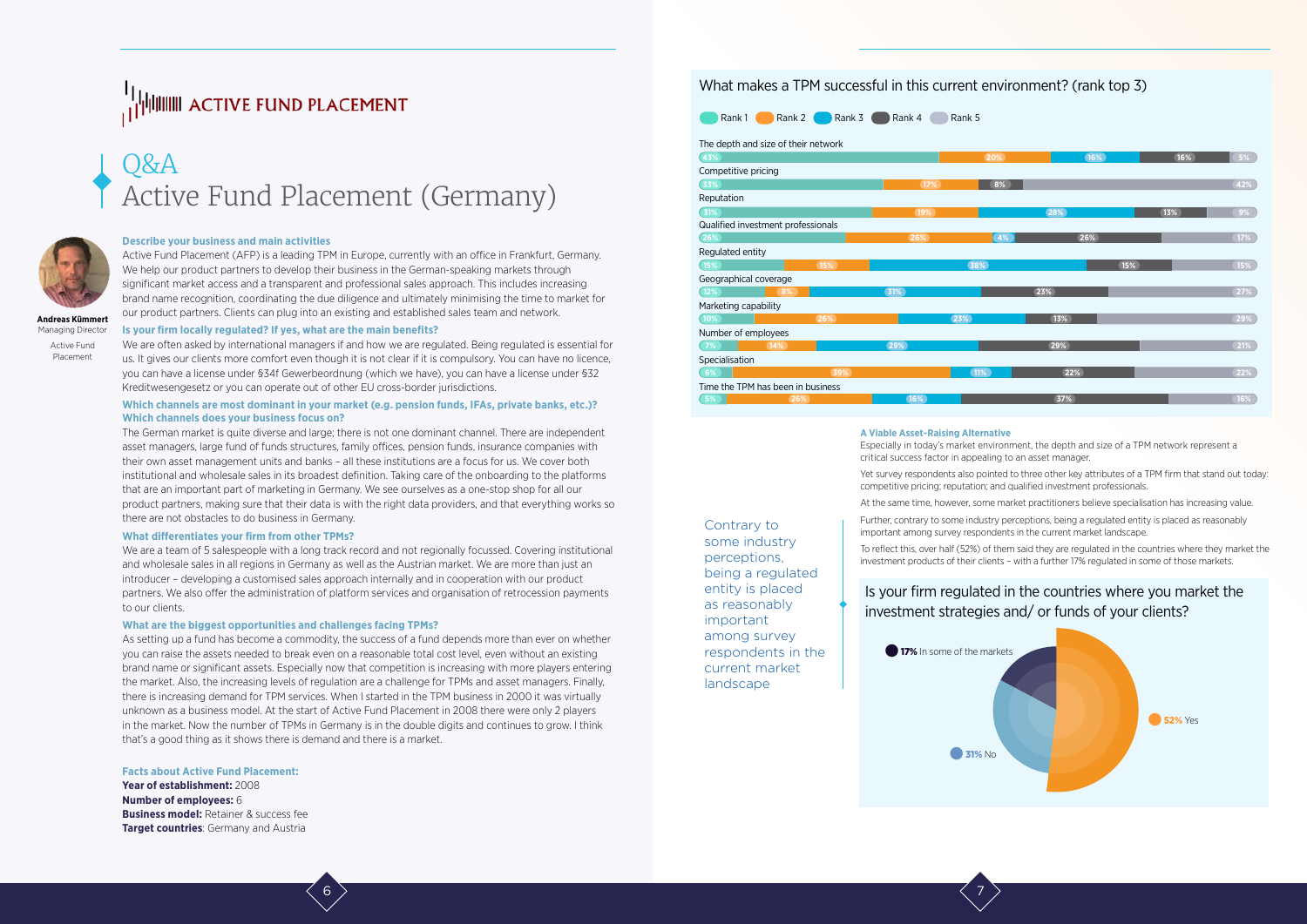

## **Describe your business and main activities**

Garnell Capital Partners helps foreign asset management companies in Italy find clients for their strategies and investments for their private assets' funds. We pride ourselves in representing high quality firms with a solid focus on sustainable investments.

## **Is your firm locally regulated? If yes, what are the main benefits?**

No, in Italy no regulation applies to our activities as they involve only professional investors.

The private banking channel is most dominant in Italy, where the use of external managers can be divided into retail distribution and fund use in solutions. The next most important segment is pension funds and endowments. We focus on the professional part of the market, which covers fund users in banking groups, pension funds, insurance companies for unit linked policies, endowments and family offices.

## **What differentiates your firm from other TPMs?**

We work as an integral part of the sales team of the asset manager, with dedicated time allocated and a regular reporting on the activity and a sharing of contacts. We aim to be a part-time outsourced sales unit in Italy, providing all the benefits of having a local team (with a significant seniority and an extended network) on the ground but at a significantly lower associated cost base. We also offer a full coverage of all legal, regulatory and tax issues.

### **Which channels are most dominant in your market (e.g. pension funds, IFAs, private banks, etc.)? Which channels does your business focus on?** Managing Director

## **What are the biggest opportunities and challenges facing TPMs?**

The biggest opportunities are the increased awareness that having an in-house local team can be quite costly and at times challenging to manage, especially with changing local regulation and market conditions. TPMs can provide a more cost efficient and flexible model to either develop the market or maintain it whilst retaining control over the activities.

The biggest challenges are margin pressure arising from market consolidation on the distribution side and the rise of platforms imposing additional cost layers for asset managers. Whilst it poses a challenge, it may also represent an opportunity though, as more asset managers decide to outsource their activities in certain markets.

## **Facts about Garnell Capital Partners:**

**Year of establishment:** 2020 **Number of employees:** 5 **Business model:** Mix **Target countries:** Italy

# **O** Garnell

# Q&A Garnell Capital Partners (Italy)



Garnell Capital Partners

Making it realistic for many of the survey respondents to adhere to the required compliance obligations – and therefore offer a robust, regulated structure – is the fact that around a quarter (24%) of the TPM



How much do you charge for success fee?

**59%** 21-30% of AMC



The fee model in the TPM sector is another important driver of success, based on increasing costs of distribution and ever acute fee pressure for asset managers. For 44% of TPM firms in the survey, their revenue is based on a combination of retainer and success fee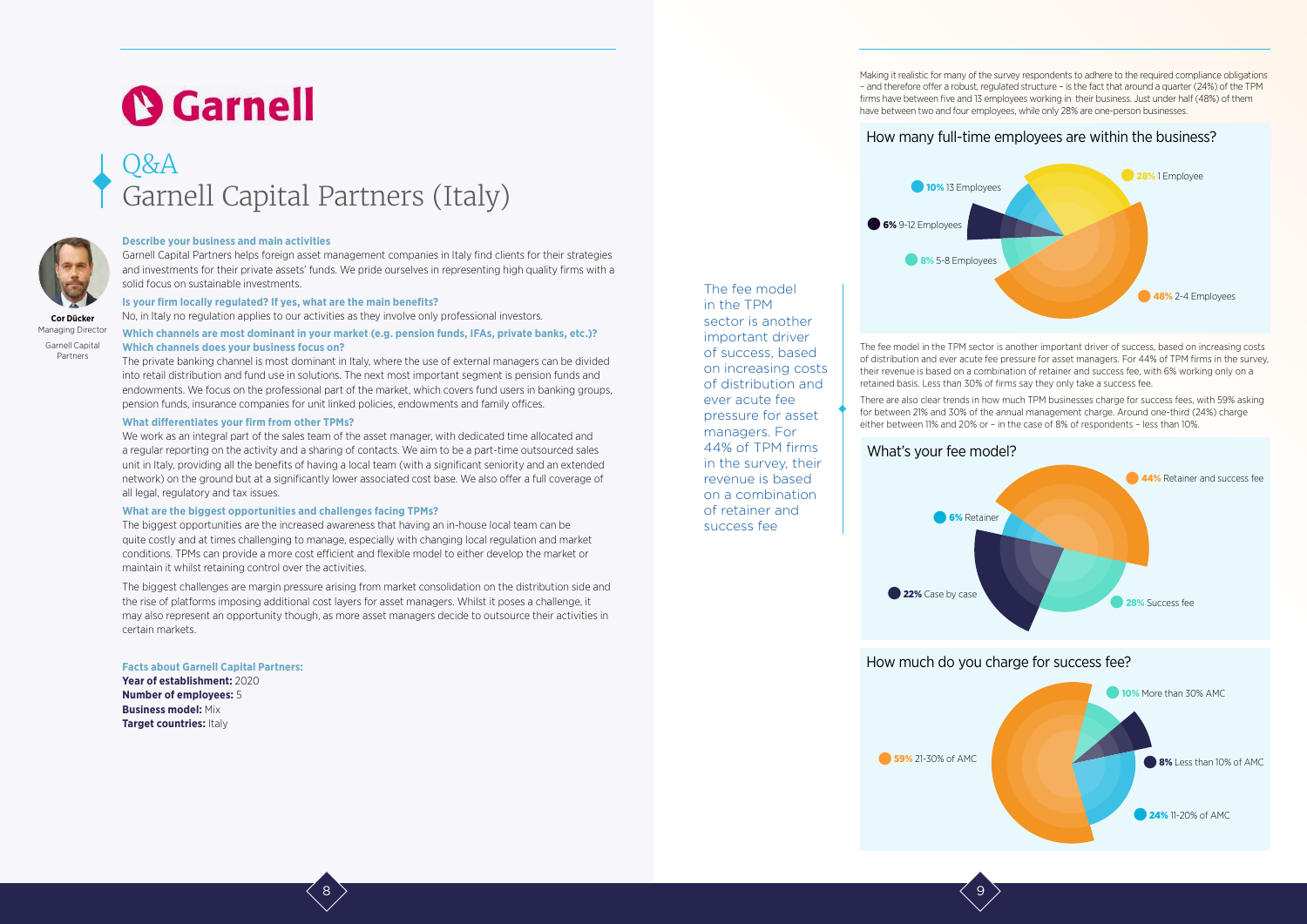

## **Describe your business and main activities**

More Global Markets (MGM) represents global investment managers across mutual funds, ETFs and illiquid funds such as private equity, real estate and private debt vis-a-vis the local Israeli institutional and qualified clients. Our business vision and plan includes offering clients direct projects, too. Our reputation and ability to shorten time to market allow us to maximise the AUM we can raise for our global partners.

## **Is your firm locally regulated? If yes, what are the main benefits?**

Y.D More Investment Group's business activities are regulated by the Ministry of Finance, Israel's Securities Authority and the Tel Aviv Stock Exchange – each based on the respective regulator. We employ 180 people and have a market cap of US\$320 million. This stability gives our global partners and local clients additional comfort, as it dictates a level of accountability and discipline that MGM must uphold.

We focus on all channels, but the most effective for raising AUM is the institutional market (pension funds and insurance companies) which manages over US\$600 billion. We know the Israeli institutional market thoroughly, from the owners to CIOs to gatekeepers. Our clients also include the largest family offices, portfolio and investment managers, and banks, where we have known the senior executives for many years. We prefer to focus on a smaller group of large clients rather than spread too thin by covering a large group of clients without providing much added value and service

## **Which channels are most dominant in your market (e.g. pension funds, IFAs, private banks, etc.)? Which channels does your business focus on?**

## To highlight the traction of the TPM model across Western Europe, just under half of the 54 respondents to the survey were from a mix

## **What differentiates your firm from other TPMs?**

- Four things make us an intuitive choice:
- 1. MGM is a part of a traded investment house
- 2.MGM's CEO & founder was one of the first to establish a TPM model in Israel 10 years ago
- 3.For this activity, MGM relies on a team of 17 experts with many years of capital market experience
- 4.The justification for MGM existence comes down to two concepts:
- a. Service
- b.Added value

## **What are the biggest opportunities and challenges facing TPMs?**

Asset managers come to understand that Israel is not large enough to justify covering it on a fly-in/fly-out basis, or to dedicating an employee to cover it. However, with US\$600 billion managed by locally-based institutions, there is great potential for substantial AUM gathering. Therefore, "boots on the ground" via partnerships is often the route global managers successfully take. The service TPMs provide is risk free because most TPMs only charge a success fee and no upfront fees. Global managers should spend time getting to know their TPMs to mitigate association risk and to ensure the TPM fits their DNA. The biggest challenge for TPMs is to find leading products that will maintain their leadership status. The opportunity in Israel is large since savings are growing and institutions are constantly on the lookout for interesting capabilities.

## **Facts about More Global Markets:**

**Year of establishment:** 2020 **Number of employees:** 17 **Business model:** Success **Target countries:** Israel

# Q&A More Global Markets (Israel)



Markets

## Global Markets

of Germany, the UK and France

# Exploring the TPM evolution in Europe

Analysing the findings in these countries reflects different attitudes and approaches to key aspects of the TPM offering that might have an influence on how the sector develops going forward.

Key take-aways include:

- TPM firms in Germany tend to represent more asset managers than their counterparts in the UK and France – with 50% of respondents in Germany saying they represent between six and nine clients. The equivalent findings were 30% in the UK and just 13% in France.
- A mix of retainer and success fees dominate the TPM landscape in Germany (83% of respondents), whereas this model accounts for 50% in France and only 20% in the UK.
- TPM companies in the UK and Germany value an asset manager's past performance as especially important when looking to represent them, whereas in France, the focus is mostly on access to the senior management.



- TPM firms in France seem to believe it is less important to be regulated in the countries where they market their clients' products, with only 38% of respondents being regulated. By comparison, many more TPM firms in Germany and the UK are regulated, at 83% and 60%, respectively.
- TPM companies tend to be larger in Germany and the UK than in France. For example, half of the respondents in France said their firm only had one employee, with the other 50% saying the firm had between two and four employees. In the UK, 33% of firms have between nine and 13 employees, with 44% at between two and four employees. In Germany, meanwhile, two-thirds of players have between two and four employees, with 17% at between five and eight employees.

**50%**  Germany said they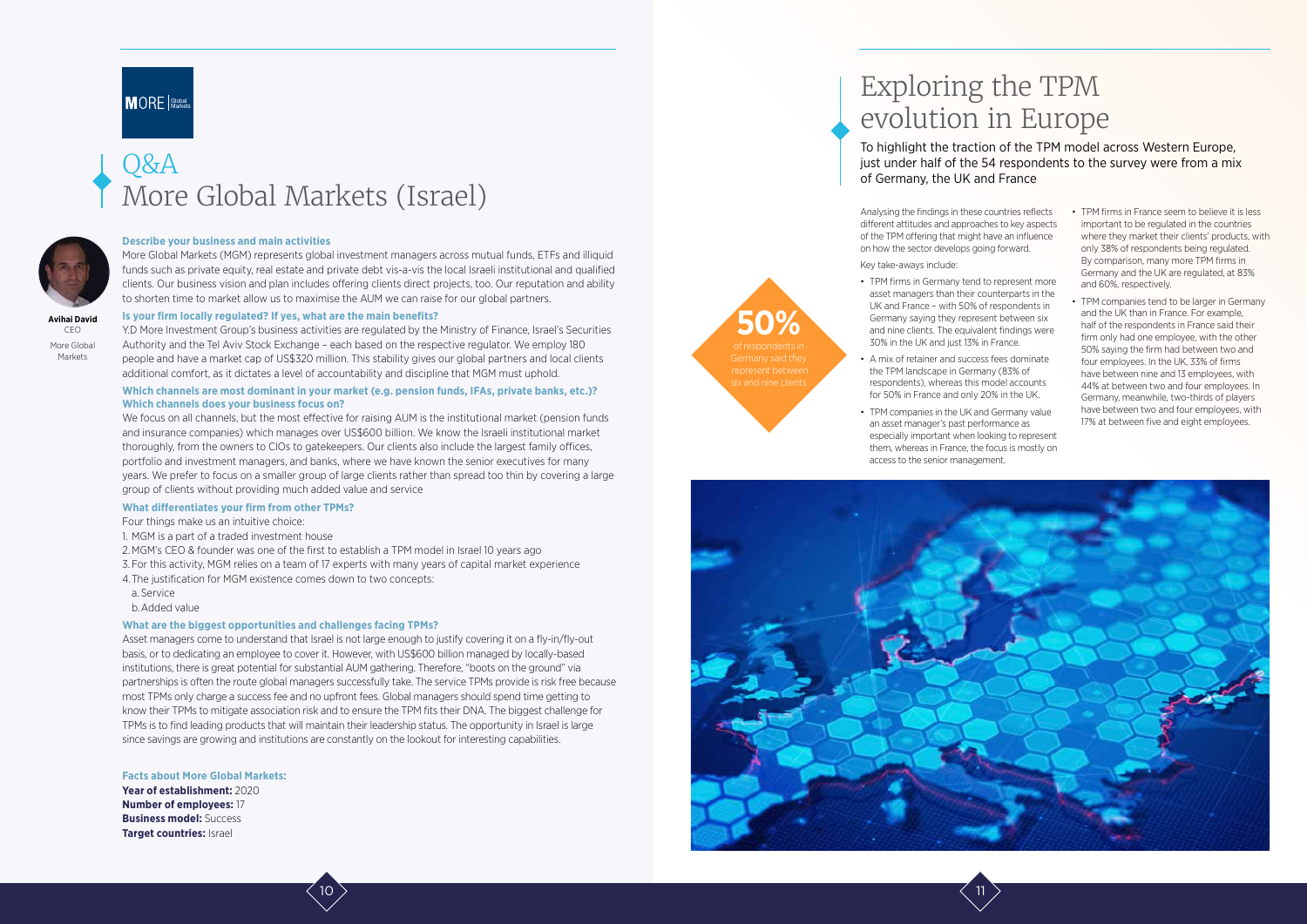It was whilst working with various managers in 2009-2011 that we kept on coming across managers we really liked but their structure was just not conducive to marketing in a post financial crisis market.

Liquidity and transparency was still a huge requirement by investors and so UCITS were the structure of choice so we decided to create our own funds platform and over time we developed a management company to support the platform. With over 20 funds from fund managers in the UK, Asia and the US, we now represent a diverse range of funds covering most, if not all, asset classes.

When we meet with investment managers, they are often surprised when our first questions are not about back office administration support or other aspects of actually running the fund but instead, we focus on the distribution strategy and how they are going to raise assets, where they are going to do this and what they need in order to achieve their goals as afar as assets. We ensure we get the plumbing in place as we work with all the major fund platforms and transactional partners from Allfunds to Zurich to make sure the fund is available and visible to investors.

After all, it is in all our interests to grow a fund in a strong regulatory environment and with strong marketing support along the way. Clearly the investment managers have to play their part by producing strong returns and quality information on a timely and regular basis but with a fair wind and some luck along the way the funds can grow as we have seen with a large number of our managers.

As we say, it's no good being in the shop window if shoppers can't get into the shop! We have the contracts with the company and not at fund level so the transition to the platforms is pretty seamless although demand is still required by many and that is why TPMs play such an important part in the process. They have the contacts, the relationships but most importantly the knowledge of which firms are potential supporters of a fund.

It is critical that the fund is of scale at launch to ensure that a) the fund can keep its TER to a reasonable level and b) other investors don't feel that they "own" the fund with their % weighting. So we advise investment managers as to how to build up those assets, we help them with agreements for distributors and most importantly advise on some of the subtleties in dealing with some of the key players in the market so as to avoid the not so obvious pitfalls when launching a

fund.

12  $\rightarrow$   $\langle$  13

We work very closely with a huge number of TPMs across all markets and we support them in their activities as they are at the coal face when it comes to feedback on pricing, platforms and other aspects which are vital to the success of the asset growth of the fund. We advise investment managers which TPMs work in which marketplace and how they get rewarded and we provide the oversight to ensure that they have all the right tools, agreements and regulatory aspects covered to ensure they don't fall foul of any regulator.

One area that often needs advice and steerage is dealing with marketing material and content. In the highly competitive space of fund marketing you need to ensure that you stand out from the crowd. You need to differentiate very clearly why investors should consider your fund.

Wealth managers and other institutional style investors only spend about 10% of their time reviewing new ideas; the rest of the time they are monitoring their current portfolios so it is vital to ensure you grab their attention. In order to do so your message must be clear and of interest.

Target your message to the right contact. There's no point pitching to the equity person if you run fixed income! So we love helping fund managers understand the pitch as well as working in a PR capacity to make sure their stories resonate with the journalists who are looking for fresh ideas to write about.

Ultimately the ManCo is there to ensure the fund is fit for purpose and is managed according to the rules and expectations of investors It works with all aspects of the fund management including distribution but its primary role is to undertake the six core managerial functions on behalf of the funds platform, GemCap Investment Funds Plc (GIF), through the provision of Designated Persons to oversee these functions, namely:

- Investment Management
- Fund Risk Management
- Operational Risk Management
- Regulatory Compliance
- Distribution
- Capital and Financial Management

It always gives us great pleasure watching funds grow and the manager's business grow with it. Their success is our success and we relish overcoming the challenges to create the results the fund managers and investors seek.

# Thought Leadership Article Getting the distribution strategy right



Gemini Capital Management (Ireland) Limited, (GemCap), our Dublin UCITS ManCo, emerged as a result of the expanding regulatory and risk burden conceived by CP86, the Central Bank of Ireland's guidelines on Fund Management Company Effectiveness but its origins lie as a Third Party Marketing business back in 2009 and so we understand the sales marketplace very well. You could say

it's in our DNA.

**Stuart Alexander** CEO

GemCap

Based on the evolution in the TPM segment in recent years, coupled with market dynamics impacting asset management companies, there is a bright outlook for further growth and development of TPM within the industry

# Conclusion Taking the TPM model to the next level

From a demand perspective, there are three all-pervasive drivers:

- Outsourcing is becoming increasingly appealing for small to mid-sized investment management companies as a result of fee pressure and ever-rising costs of doing business. This is especially the case in Europe.
- For asset managers all types and sizes, it is increasingly expensive to set up onthe-ground operations in new markets – especially if these new locations are being targeted on a more opportunist basis.
- Specifically for European asset managers, a post-Brexit landscape means UK firms can no longer directly export their products and services to the EU, since they no longer benefit from passporting rights under regulatory frameworks such as UCITS, AIFM and MiFID. Appointing a TPM to represent them is one of a limited set of options. Vice versa, EU-based asset managers (and EU funds) have also lost passporting rights into the UK, offering TPM firms another route.

In general, demand for TPM services, therefore, is expected to grow. And many existing players in this space also seem well-positioned to facilitate and encourage this.

For example, they possess the on-the-ground knowledge required to tap into local trends and adapt to investor preferences.

Further, a growing number of TPM firms are regulated (based on insights from the survey respondents). As a result, they will not only be able to provide a more diversified offering, but also an increasing level of professionalism and attention to service that is needed.

It is also notable that – as per the survey responses – TPMs are less transactional than many market participants perceive. In addition, they are also more focused on relationships and brand building.

Coupled with the continued challenging macro and market backdrop, these attributes bode favourably for the TPM model in key markets globally going forward.

- The focus is across a wide range of asset classes, not just alternatives
- Unlike placement agents, the goal is not one-off, transactional business
- Most firms have several employees rather than being one-person entities
- The proportion of firms regulated when they offer their clients' products is relatively high



## ◆ **Dispelling TPM myths**

In general, demand for TPM services is expected to grow. And many existing

players in this space also seem well-positioned to facilitate and encourage this.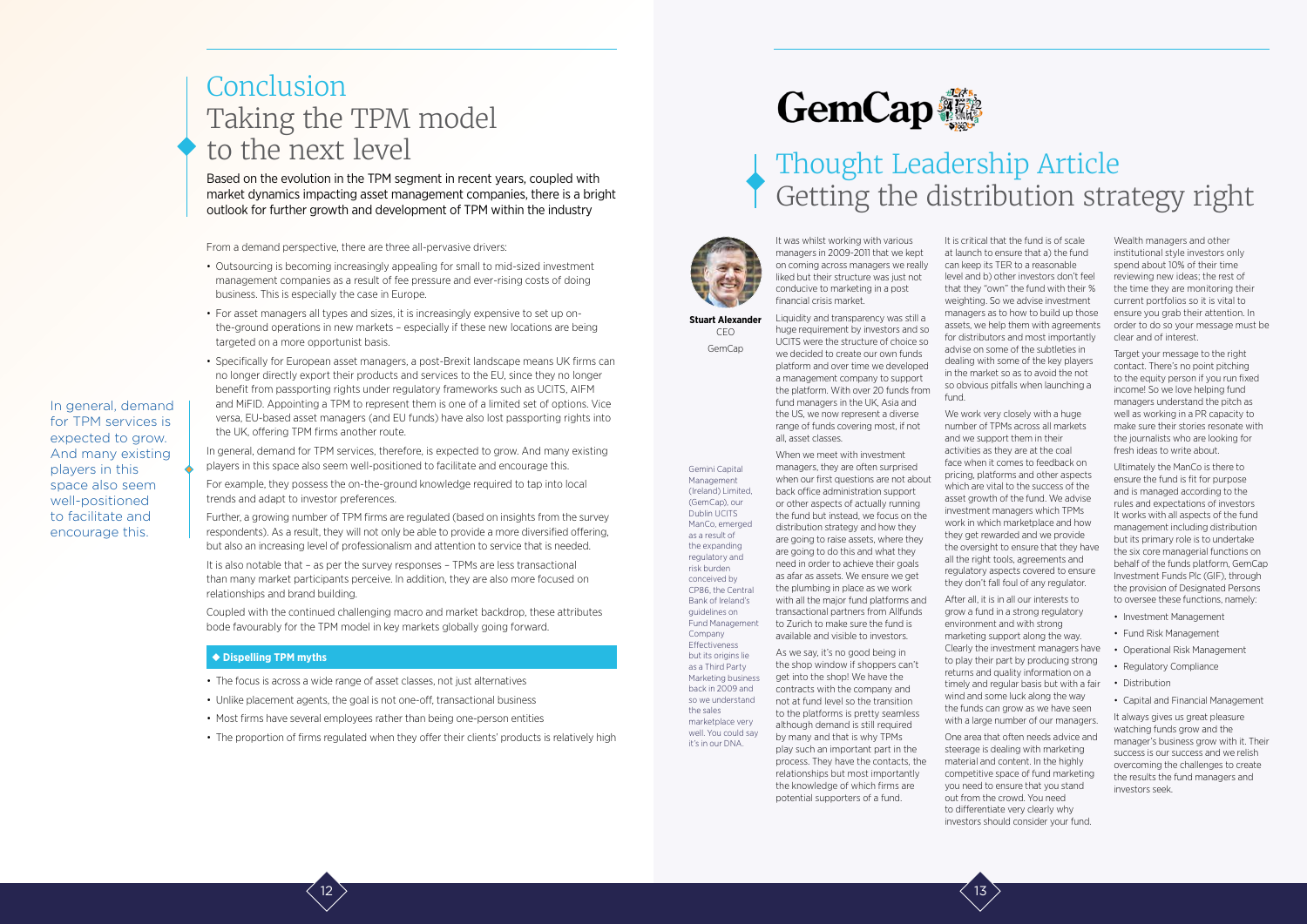New EU regulations as of August 2021 aim to make it easier, faster and less expensive for managers to sell funds across the EU. While the new rules do not apply until August, any managers that intend to engage in new fund raising over the next few months will need to prepare now for compliance with it.

The new rules form part of a wider initiative under the Capital Market Union action plan which aims to facilitate the cross-border marketing and distribution of both UCITS and AIFs within the EU by increasing transparency and harmonisation in the process and between Member States, by reducing the remaining regulatory barriers and improving costs efficiencies.

We set out below some of the key changes:

## **Harmonised new definition of "pre-marketing"**

Up until now, there has been a lack of clarity and a huge variance in member states in relation to what constitutes "marketing" and "pre-marketing", particularly in the context of AIFs, which is problematic for managers, especially where they want to just test investor appetite for an investment strategy. Some jurisdictions permit this and do not consider these initial activities to be "marketing" activities, whereas in other jurisdictions, marketing is deemed to occur at a much earlier stage in the process, making it nearly impossible to approach investors to assess demand.

To address these issues, the new rules provide for a harmonised definition of "pre-marketing" and define the concept quite broadly.

They will permit the provision of information to, and communications with, EEA investors in relation to funds that are not yet registered in that jurisdiction and clarify that this does not amount to an offer or placement of units in that country. The new rules also prescribe who can engage in pre-marketing activities and how they should be reported to the local regulatory authority, including a two-week notification requirement.

## **Changes to regulatory fees and charges**

Managers will already have benefitted from the new rules requiring regulatory fees or charges to be consistent with the overall costs in the performance of the functions, which are already in effect since August 2019. All regulatory authorities must publish a list of all fees and charges on their websites. ESMA maintains a centralised collection of hyperlinks to all the relevant pages, making it a lot easier and more transparent to ascertain the regulatory costs.



# Thought Leadership Article New EU regulations to enhance and speed up cross-border distribution

## **Marketing communications with investors**

The new rules require all managers of both UCITS and AIFs to ensure that all marketing communications to investors are identifiable as such and describe the risks and rewards of purchasing units in an equally prominent manner and set out other requirements in respect of marketing communications.

On the whole, the new rules do seek to address a number of issues facing managers when looking to market their funds across the EU and are generally welcomed.

However, managers do need to familiarise themselves with the new requirements and exercise care to ensure that even when pre-marketing, they do not offer potential investors the opportunity to subscribe into a fund that is being pre-marketed inadvertently or otherwise. Managers should also note that the pre-marketing concept does not apply to non-EU AIFs that they market/manage, and they will still be subject to local discrepancies and interpretations. In addition, the new rules aim to restrict reverse solicitation and any subscription received within 18 months following the start of pre-marketing will trigger an application of the AIFMD marketing rules and local registration, etc will be required.

> Additionally, traditional fund managers could strengthen AUM by developing a range of illiquid products for retail investors. Allocations into illiquid assets have been healthy over the last few years. In 2019, private equity attracted record institutional inflows, bringing its overall AUM to USD4.11 trillion.<sup>3</sup>

Pinsent Masons Global Gateway is a dedicated and specialised fund registration service within Pinsent Masons (a global law firm with 27 international offices) and provides support and assistance to asset managers in connection with the global registration, passporting, private placement and distribution of investment funds in both EEA and non-EEA countries. The Global Gateway team is comprised of a dedicated group of experienced fund registration executive staff who specialise in advising managers on the distribution of their funds globally. The Global Gateway team also has the advantage of being supported, when required, by the global network of Pinsent Masons' offices. The Global Gateway service also provides clients with access to our Global Gateway Portal and Knowledge Hub, which is an interactive portal system which allows clients to export registration matrices and to access current fund documentation and country reports.



## Investor  $\&$ **Treasury Services**

There are also potential legal issues precluding the retailisation of illiquid assets, at least in the US. Law firms have repeatedly urged the Securities and Exchange Commission (SEC) to give 401(k) pension plans access to private equity but simultaneously concede there have been a number of litigations against those very same 401(k) plans about their investment selections, most notably around the inclusion of funds with high fees.<sup>4</sup>

challenging at this time, particularly for active managers running equity and fixed income strategies that may have struggled to beat their benchmarks due to market volatility. Morningstar reported that only 43.8% of active large cap UK equity funds outperformed their passive equivalents, while the same is true for 20% of active funds trading eurodenominated corporate bonds and global bonds.1

5 Calastone (April 8, 2020) Digitalising distribution: If you don't, someone else just might

Ronan Doyle, Global Head Product Management at RBC Investor & Treasury Services, recently moderated a panel on new approaches to cross-border distribution exploring the evolution of industry attitudes towards fund distribution.2

## **Rationalising cross-border distribution**

One significant barrier impeding cross-border fund distribution is the lack of a consistent customer onboarding process across markets. In many countries, the know-your-client (KYC) and anti-money laundering (AML) regulations are complex and document-heavy making it timeconsuming to open new accounts.

There are ways to improve the current situation. The first is for regulators to adopt equivalency arrangements on KYC and AML standards making the on-boarding process for investors purchasing funds on a cross-border basis materially more efficient. This would allow providers to improve digital experiences for investors, while working with asset managers to grow their distribution footprint.

"Service providers would prefer to compete on the services we can provide to asset managers and, critically for Transfer Agents, the digital experiences we can offer to their investors.

 The appropriate AML/KYC controls absolutely have to be in place but there is an opportunity for regulators to collaborate to a greater degree on what is adopted as an equivalency

standard," said Doyle.

## Others advocate for the

establishment of industry utilities for KYC and AML processing, although some intermediaries express reservations about where the liability might fall should issues arise with that utility. There have been attempts to get such utilities started but they have not yet taken off. Such initiatives tend to focus on specific markets, which does not solve the broader onboarding challenges.

## **Retailisation of illiquid assets – a source of new capital?**

Due to market challenges in 2020, retail investors have found it increasingly challenging to generate satisfactory returns from traditional asset classes. Some experts argue that retail investors should be given access to illiquid asset classes, principally private equity, private debt, venture capital, real estate and infrastructure.

Illiquid assets aimed at retail buyers would require additional safeguards and protections. They could, for example, be distributed using traditional and familiar asset management fund structures. Investors would also need to be fully educated about the nature of the illiquid assets they are exposed to, which can be facilitated through transparent and easy-to-understand reporting.

## **Retailisation of private capital faces an uphill journey**

Illiquid assets may offer lucrative returns but they could struggle to attract meaningful buy-in from a retail audience. The absence of liquidity is a major obstacle to success, according to one panelist. Retail customers value the generous liquidity terms provided to them by daily-dealing funds, and may be reticent about investing in private capital structures which have multi-year long lock-up periods.

## **Chasing new markets for investment**

With asset managers looking to boost AUM, many are now targeting investors in emerging markets. One panelist said that growth in wealth is not being generated in Europe but in emerging markets, namely Asia Pacific and Latin America, both of which have seen significant intergenerational transfers of capital. Doyle acknowledged that fund clients have been active in these regions for some years and are continuing to seek expanding their footprint in emerging markets.

For the funds industry to recover, it is imperative to consider implementing changes to its business model.

# Thought Leadership Article Rethinking cross-border distribution





**Gayle Bowen** Partner and Head of Dublin Office Pinsent Masons



**Helena Dalton** Head of Global Fund Registrations

Pinsent Masons

**Ronan Doyle** Head of Transfer Agency RBC Investor & Treasury Services

1 Financial Times (September 1, 2020) Active funds fail to outperform passive funds despite COVID-19 opportunity 2 IM|Power Fund Forum (October 9, 2020) Panel: Crossborder distribution - new approaches <sup>3</sup> Preqin (February 4, 2020) 2020 Preqin Global Private Equity & Venture Capital Report 4 Ropes & Gray (May 8, 2020) Ropes & Gray partners discuss retailisation in a Private Equity International Special Report on the Future of Private

Equity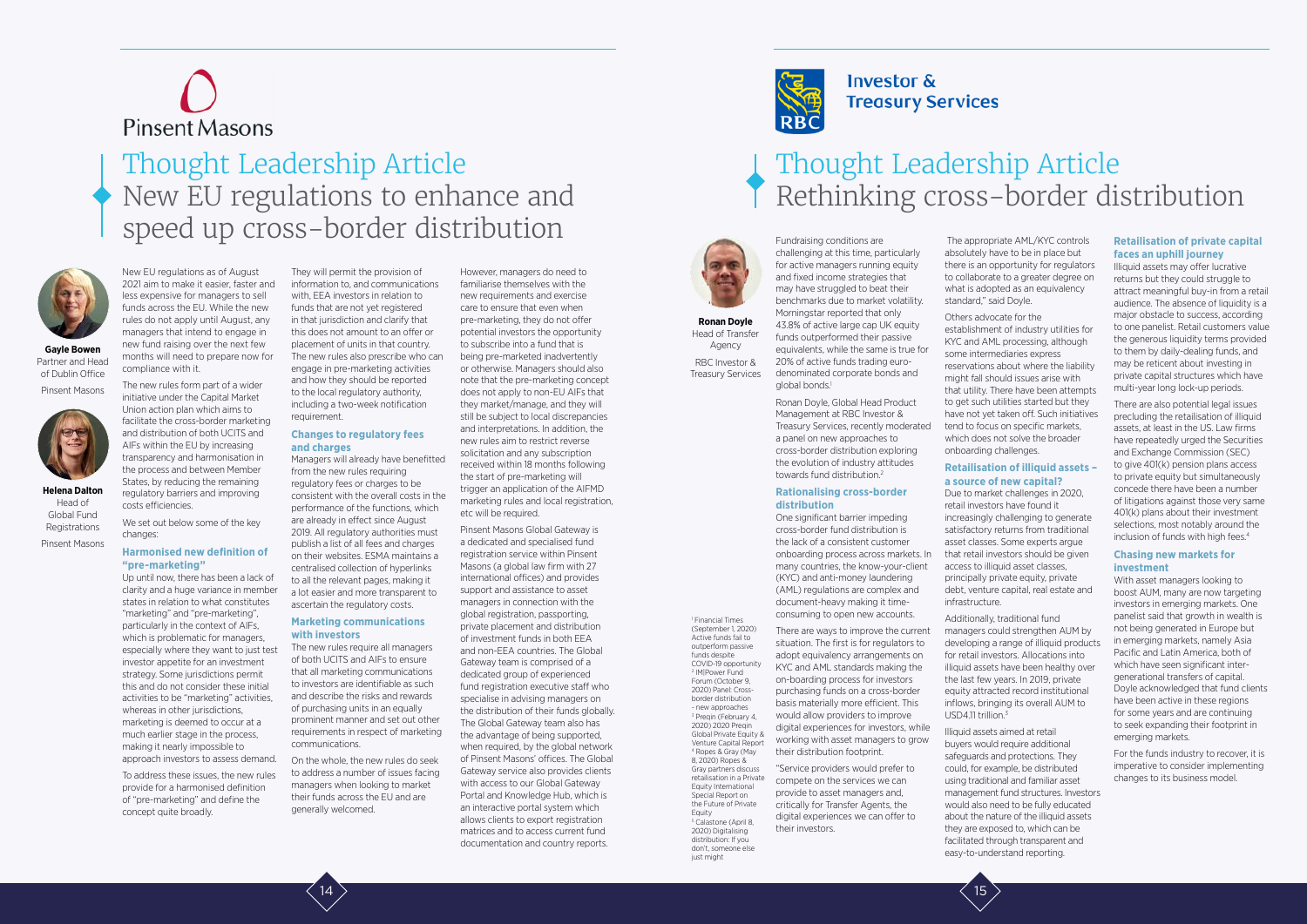16

# About Insight Discovery

Insight Discovery is a multiple award winning consultancy that specialises in market intelligence and strategic communications. We provide solutions and support to major conglomerates, government agencies and many of the world's largest and best known financial institutions in all of these areas.

For seven years running, Insight Discovery has been voted 'Best Consultancy Firm in the Middle East' by Global Investor, part of Euromoney. Our proven success shows we're outstanding at what we do. We focus on:

- Emerging markets such as the Middle East, Asia, LATAM and Africa
- The financial services sector, although our clients now span other sectors
- Insight Discovery has designed a new website to help UAE residents find a regulated financial advisory firm and a qualified financial adviser. www.whichfinancialadviser.com is a service that consolidates information of those providing financial advice in the UAE in one convenient place which is unique to this market.
- Insight Discovery is the research partner to FS Executive, www.fs-executive.com, a search business which focuses exclusively on the financial sector



Nigel Sillitoe, Founder and CEO of Insight Discovery, for two years running, was named a top influencer in the offshore financial services industry.